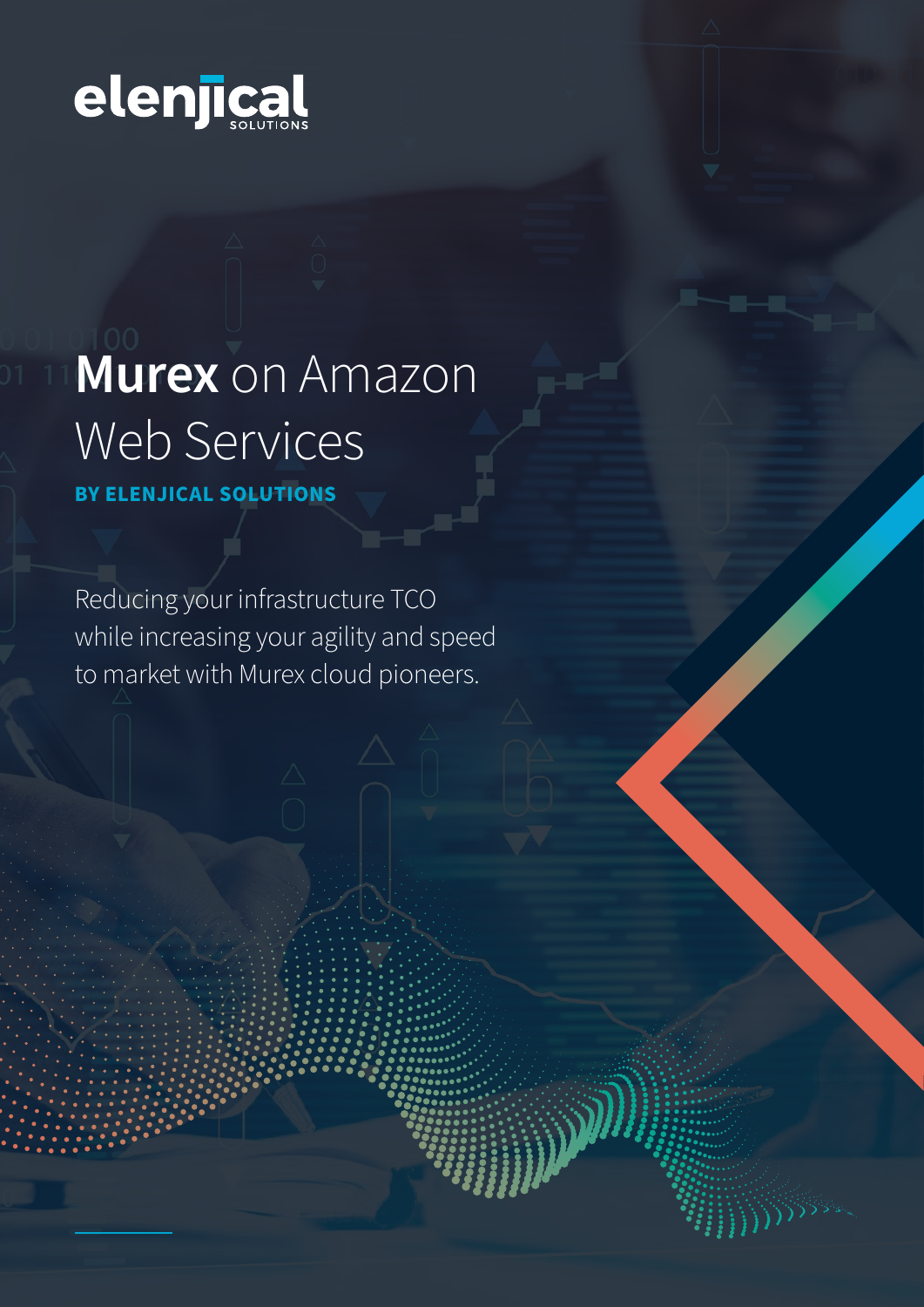

### Market Insights

Digital transformation has become a front and centre agenda for financial institutions in their pursuit to speed up innovation, improve agility, reduce costs, and provide improved value to customers. Financial firms face several infrastructural challenges in achieving these goals.

#### **SOME OF THESE CHALLENGES INCLUDE:**



Large capital investment on legacy infrastructure that is no more fit for purpose



Ageing infrastructure requiring upgrades



Residual hardware when projects complete



Manual processes for environment management



No scalability for grid or batch computing



Not enough development environments for concurrent projects



Significant wait time for development environment provisioning

These aforementioned challenges are more pronounced on infrastructure supporting critical functions such as trading and risk management hence the opportunity for disruption and improvement.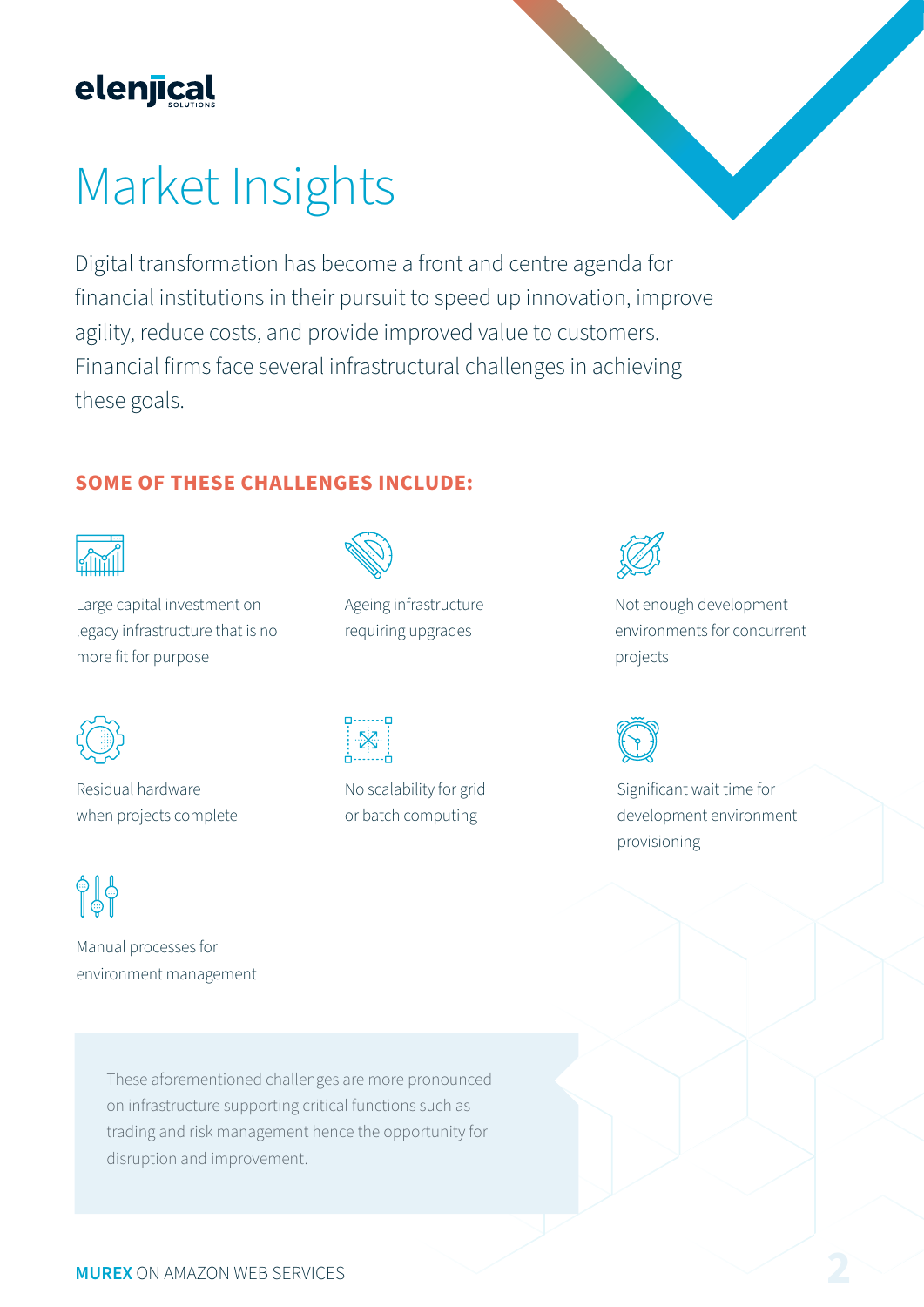

### Murex on the cloud

To mitigate the on-prem infrastructural challenges, financial firms on MX.3 platform have been looking to migrate this the platform to the global leading cloud provider, Amazon Web Services.

#### **MIGRATING MX.3 TO THE AWS SOLVES, AMONGST OTHERS, MANY LEGACY PROBLEMS SUCH AS:**

- Scalability for risk engines and EOD batch processing
- » Easy deployment of computationally intensive applications
- » No under / over provisioning of infrastructure
- Reduced cost for always-on infrastructure environments
- » Production like development environments
- » Easy implementation of CI/CD pipelines

### MX.3 on AWS powered by Elenjical solutions

As an AWS partner with extensive Murex environment management experience, Elenjical Solutions can assist clients through their end-to-end cloud journey. Starting from designing and implementation of cloud deployment strategies, migration of environments, maximization of cloud infrastructure benefits, deployment of CI/CD pipelines for environment management and Managed Service for maintenance and optimization.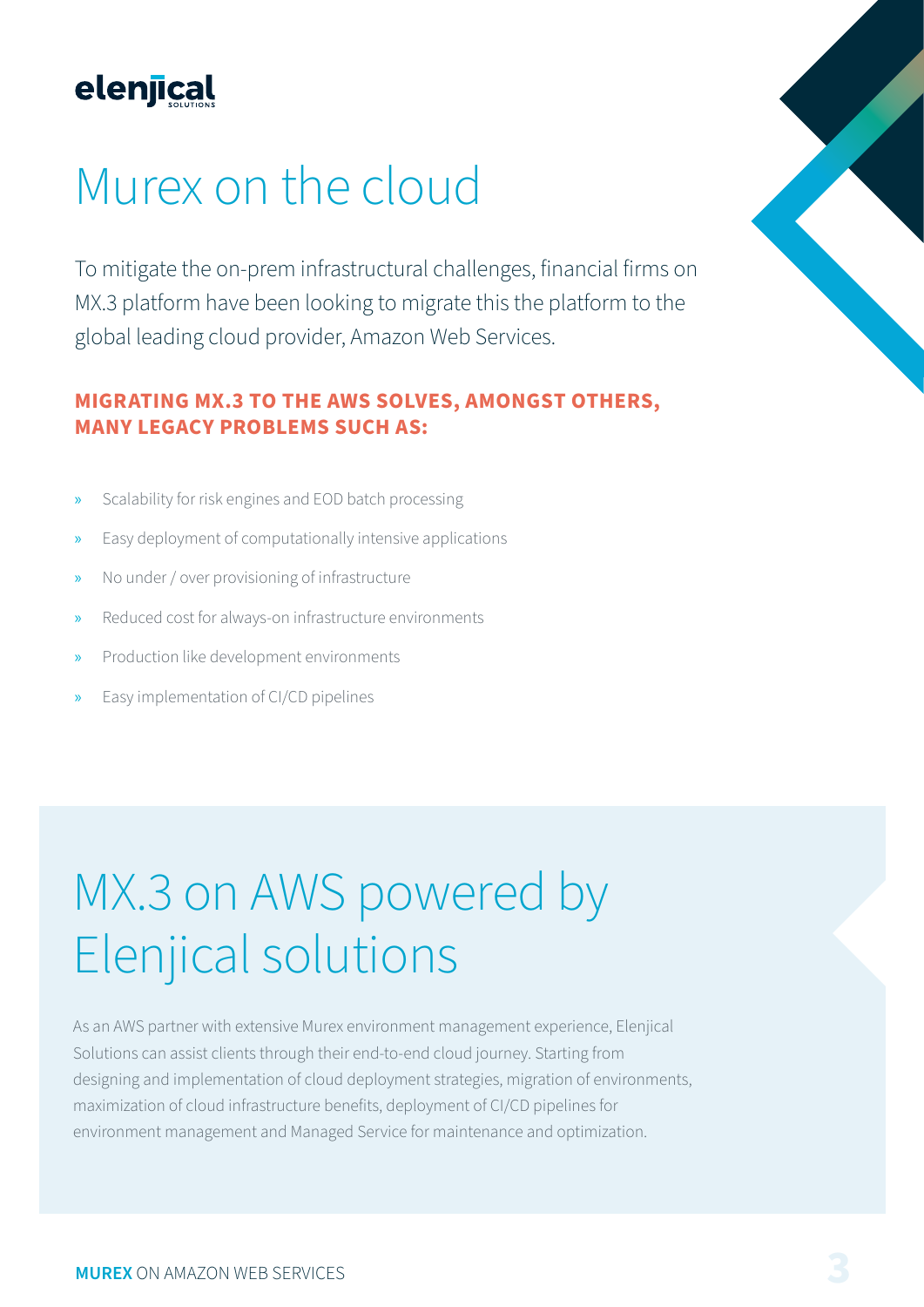### elenjical

## Client Deployment Strategies

When migrating to the cloud, firms face several difficulties to deal with ranging from compliance and regulatory requirements to legacy operational processes.

Elenjical solutions understand these complexities and will design implementation plans that cater to each client's individual needs while adhering to best practise principles.

#### **THESE DESIGNS TYPICALLY TAKE THE FORM OF:**



**Production on premises**  Development and test in the cloud



**Hybrid** Production on premises bursting into the cloud for grid computing and batch processing



**All-in** Production and development in the cloud

Elenjical solutions can assist clients with each step of the cloud migration process, from planning to migration and post migration maintenance.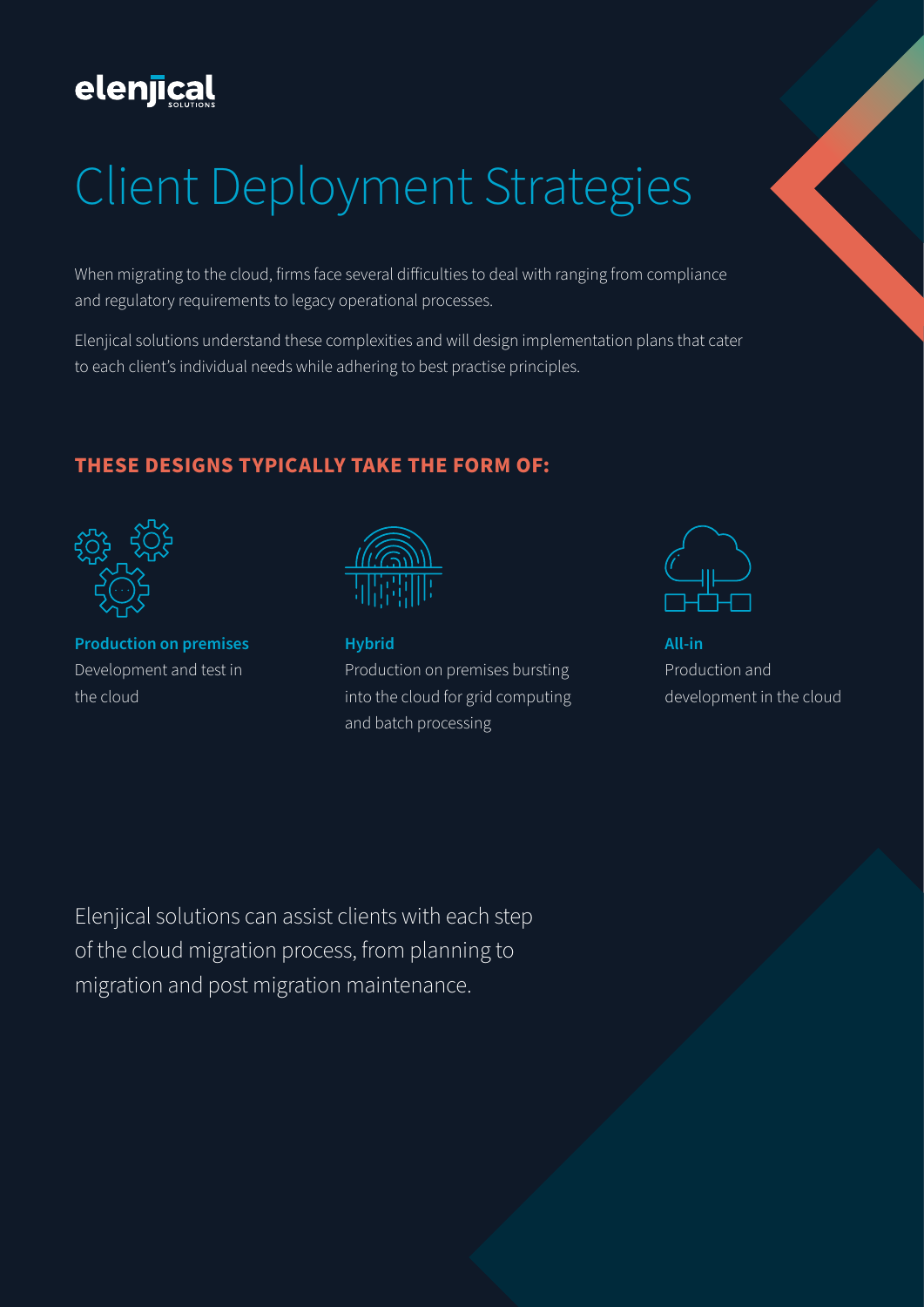

### Maximization of Cloud Benefits

No matter which design option suits your company best, Elenjical Solutions will guarantee the benefits of the cloud will be fully realised by ensuring:

- » A Fast, well-maintained production environment
- » Continuous cost optimizations
- » Scalability at each level of the system
- » No over/ under infrastructure provisioning
- » Implementation of CI/CD pipelines

By adhering to the AWS well architected framework's five pillars; operational excellence, security, reliability, performance efficiency, and cost optimization, Elenjical Solutions will ensure the continuous implementation of optimised and scalable designs.

**MUREX** ON AMAZON WEB SERVICES **5** 

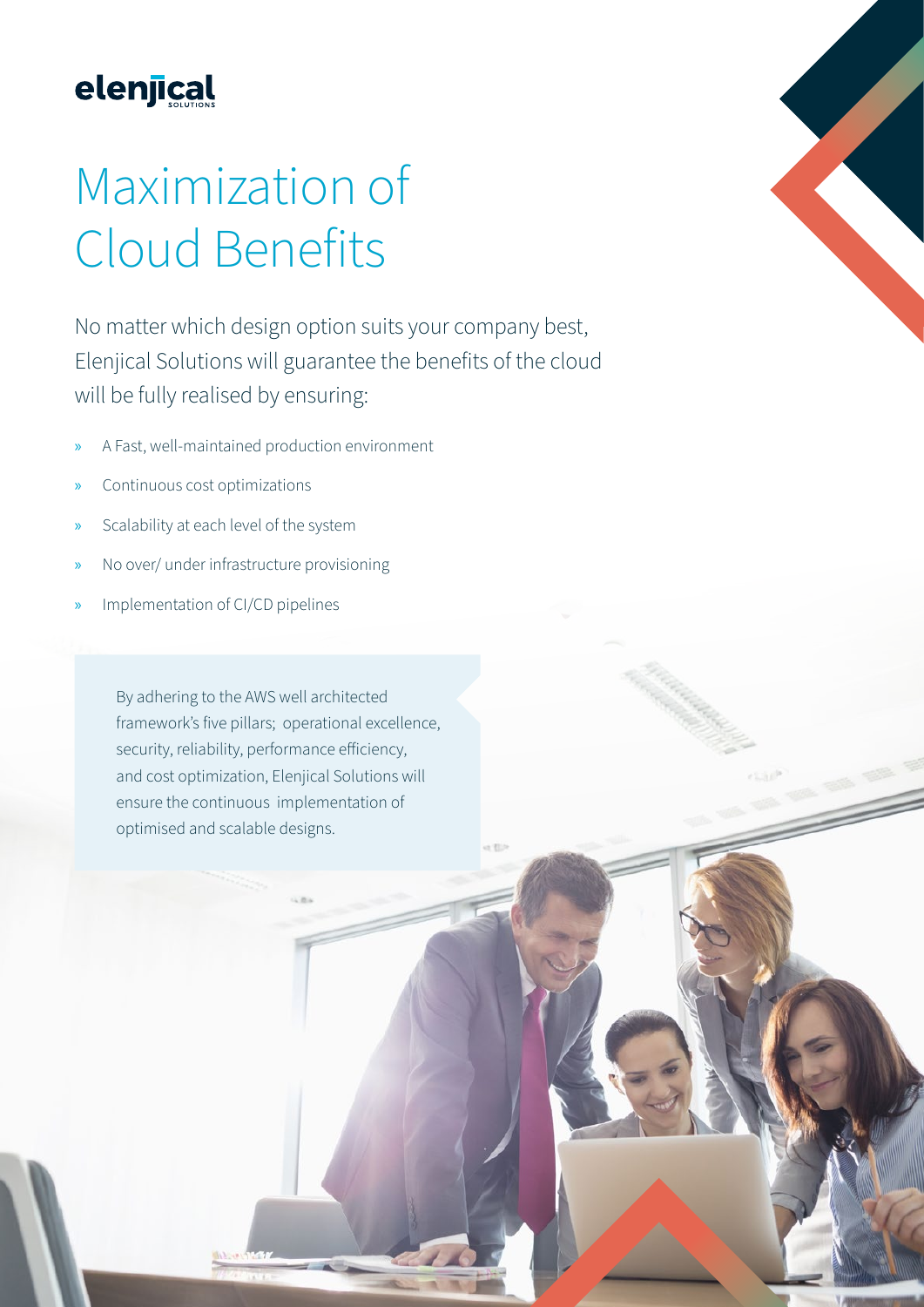### elenjical

## Continuous integration and deployment

As part of cloud journey Elenjical solutions can assist customers with a deployment of CI/ CD pipelines for infrastructure and configuration management. In the process, allowing customers to focus on business requirements and ensuring integration and deployment difficulties do not become delivery bottlenecks.



## Managed Cloud Service

Elenjical solutions provides a fully managed cloud services post implementation, allowing clients to focus on their core business function.

#### **THE MANAGED SERVICE OFFERING INCLUDES**

- » Installation and upgrade of environments
- » Housekeeping and maintenance
- » System troubleshooting and monitoring
- » End Of Day monitoring and support
- » Provisioning of development environments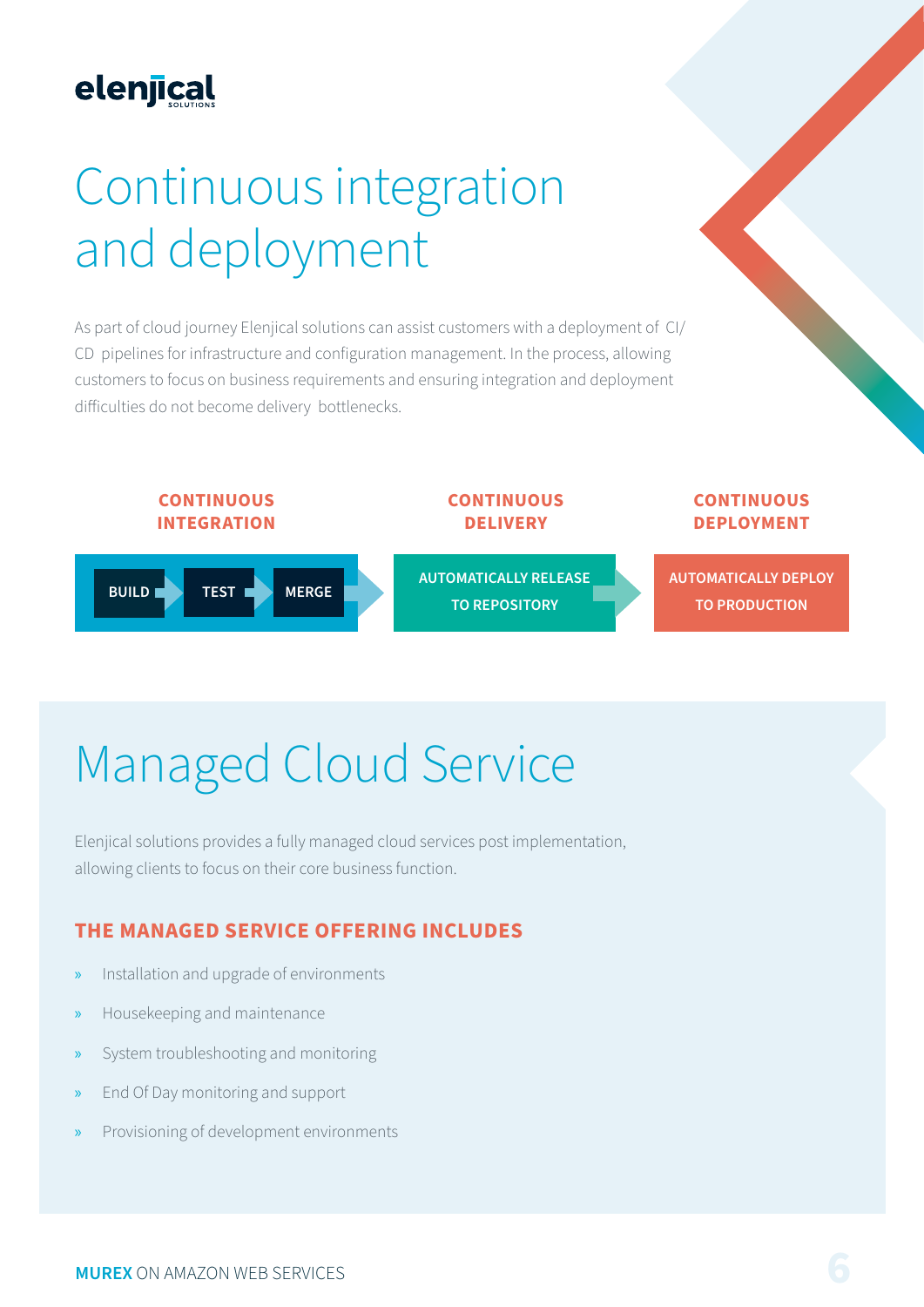

### ML-control (Murex services management and monitoring tool)

As a Murex business partner with extensive greenfield and support experience, Elenjical solutions has developed a best of breed tool called ML-control for managing and monitoring Murex services

ML-control is available as an add-on to all Elenjical Solution cloud clients. The tool has the following features out of the box and customised further per client requirements.

- » Option to monitor, stop and start services
- » Out of the box support for horizontal scaling infrastructure setup
- » Predefined dependency map of services
- » Intuitive interface for monitoring services
- Intuitive config interface for adding new services
- » AWS compatible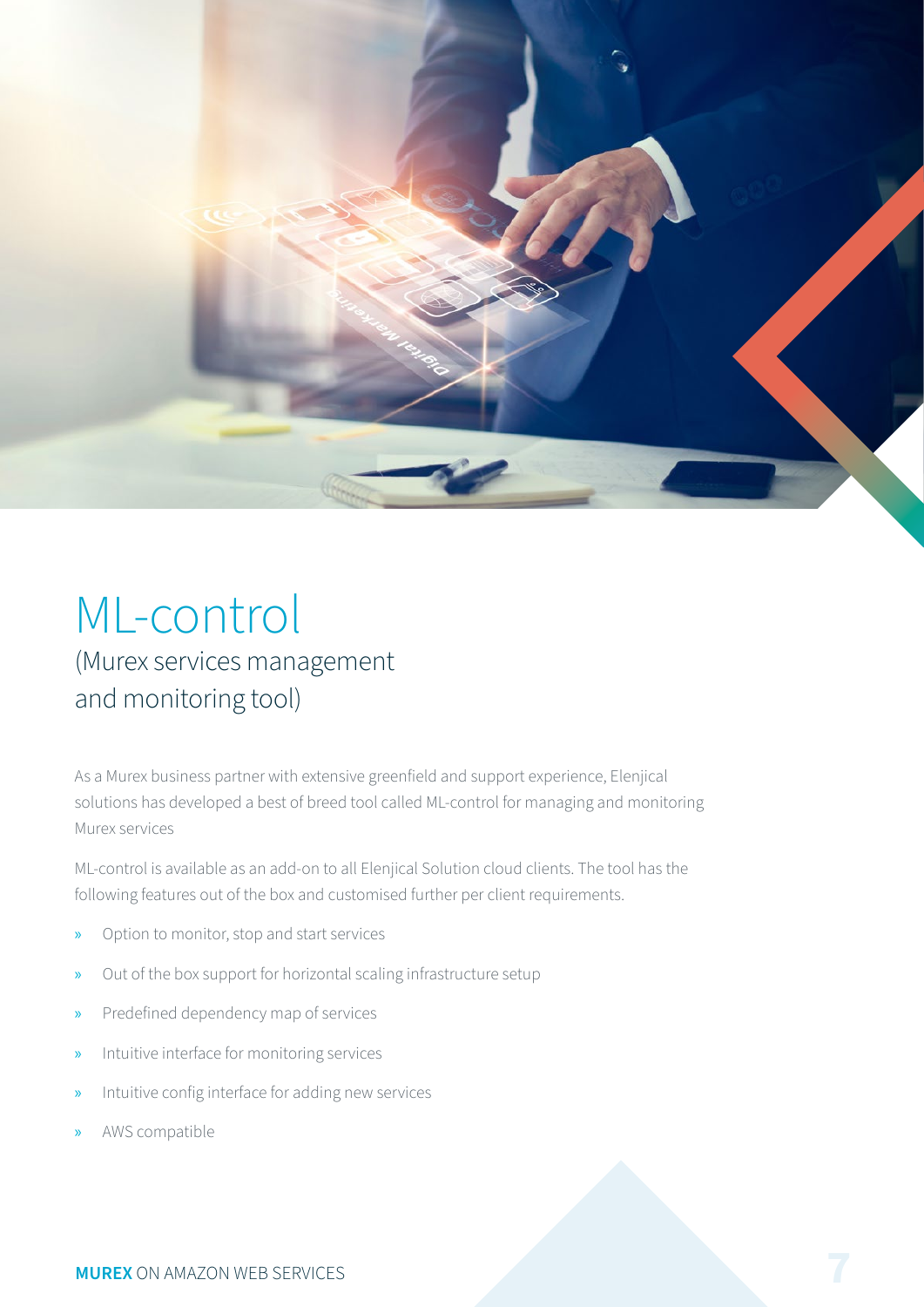

Elenjical Solutions is a niche financial services technology consulting firm based in Johannesburg providing consulting services to investment banks, asset managers and insurance providers.

We provide services in the areas of general IT strategy, system architecture and re-platform, risk and valuation, murex consulting, software development, managed testing services, cloud migration and support.

We pride ourselves in understanding the nuances of a Capital Markets business and align this with industry leading knowledge of technology. Our senior staff provides capital markets technology leadership and business insights and are backed up by project teams delivering system implementations, software developments. training and project management.

#### FOR MORE INFORMATION

[elenjicalsolutions.com](https://www.elenjicalsolutions.com/)

Johannesburg 7th Floor, The MARC, 129 Rivonia Rd, Sandton, 2196